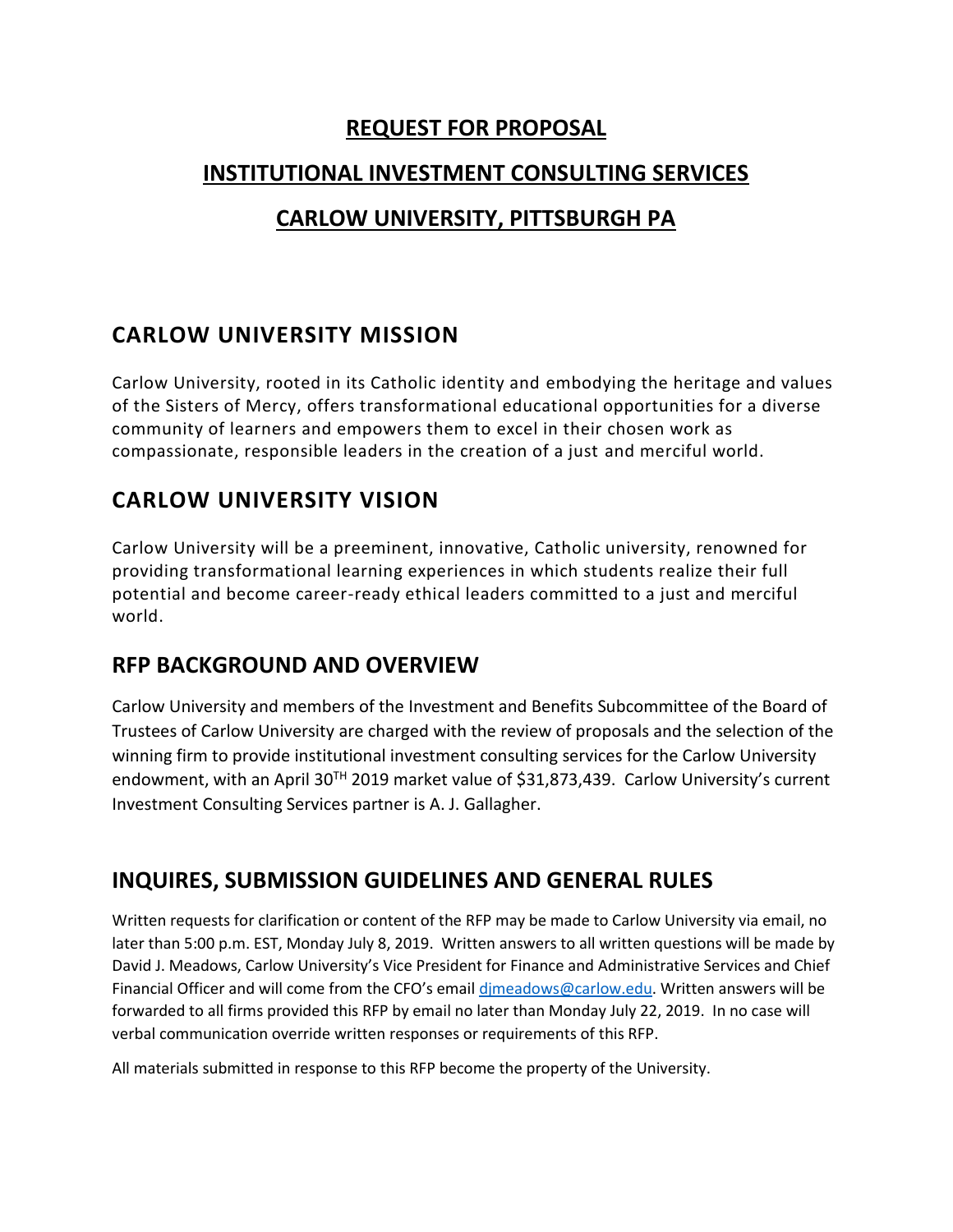The firm will furnish all labor, materials and equipment necessary to provide investment consulting services to the University. The cost of developing a proposal is the Firm's responsibility and is not chargeable to the University.

The contract awarded through this RFP is expected to be effective for a three (3) year period from date of the awarding of the contract, with an option for additional one (1) year renewals.

Firms that would like to participate in the RFP, but cannot meet one or more of the specifications in this RFP should still submit a proposal. The proposal should identify which items(s) cannot be met and provide an explanation.

The University encourages submission of proposals by email in PDF format. Each proposal must be submitted by 5:00 p.m. EST. Electronically submitted proposals must be submitted to the University's Contact Person via email: djmeadows@carlow.edu (Include the words "Submission of Institutional Investment Consulting Services" in subject line of email). If submitting by email, an original signed copy of the proposal must also be submitted by the due date.

#### **REQUIRED SCOPE OF WORK**

The institutional investment consultant firm shall be capable of furnishing to the University the following described services:

Take discretion over the assets, selects the investment managers, determines asset allocations, provides performance measurement reports for the portfolio on a quarterly and as needed basis in accordance with investment policy objectives and guidelines as set forth therein.

Allocate the university's endowment assets in such manner as to maximize potential return within the risk and asset class parameters stated in the attached current investment policy.

Recommend changes whenever needed to achieve the objectives established in the investment policy.

Provide sound, comprehensive performance and benchmark analytical reports to the Investment and Benefits Subcommittee and the Carlow University Chief Financial Officer on a monthly, quarterly and adhoc basis. The respondent firm must include a sample quarterly endowment performance report as part of the RFP submittal.

Develop, implement and monitor the university's Investment Policy.

Interact regularly with the current custodian (BNY Mellon) who provides transaction information and other pertinent information necessary for the preparation of the quarterly and ad hoc performance reports. The respondent firm must also detail if they have any prohibition into electronic interaction with the current custodian.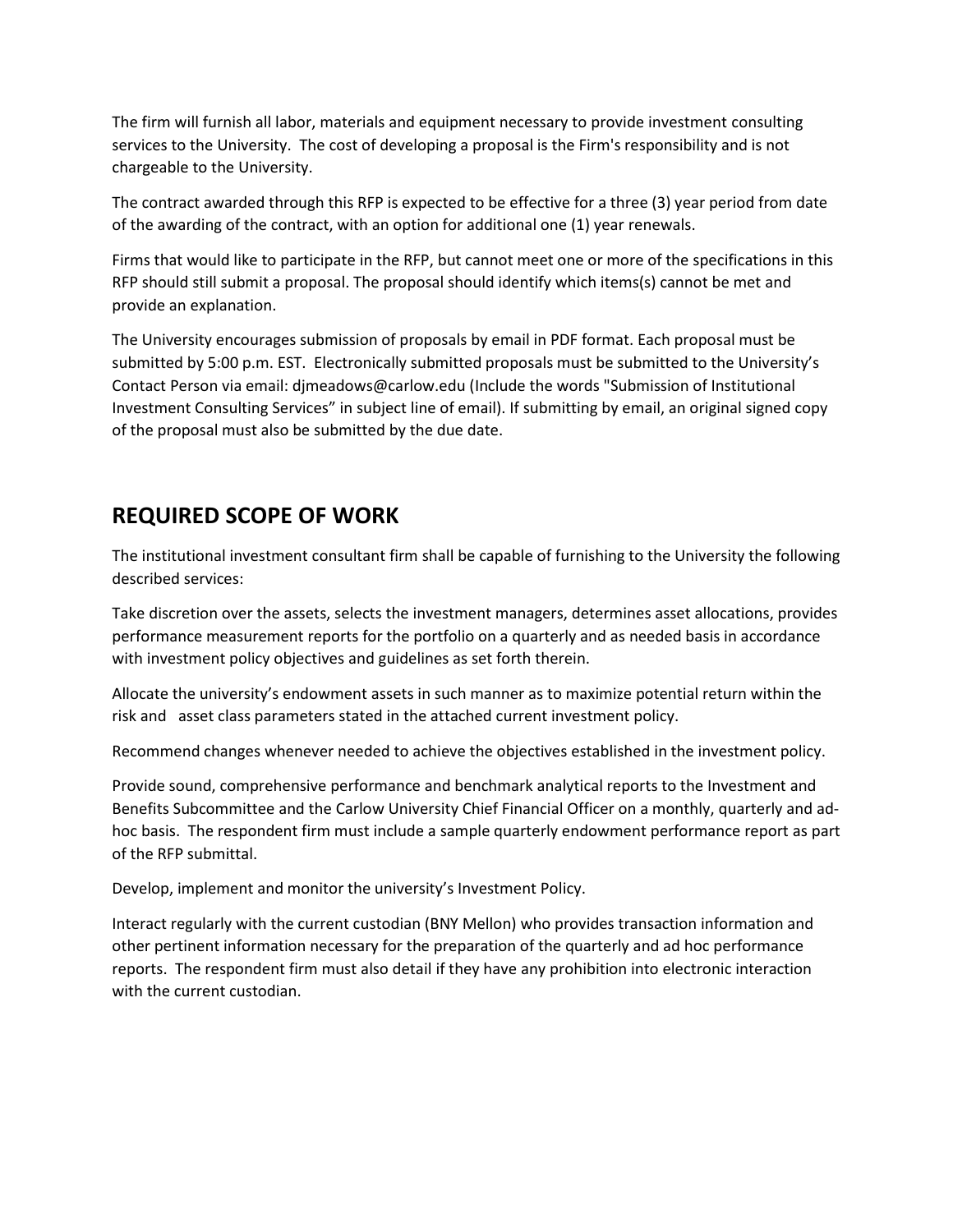### **SUMMARY COVER LETTER**

A cover letter shall briefly summarize the responding firm's ability and capacity to perform the services outlined in the RFP. Additional supporting documentation must demonstrate and contain the following and the proposal must include a table of contents with page references for all sections and specific informational requests within each section.

## **SECTION 1 - FIRM BACKGROUND**

Provide a summary of your firm. Include the location of your organization's headquarters, the year formed, ownership structure, number of employees, and subsidiary or affiliate relationships as well as the firm's Federal Employer Identification Number.

The name, title or position, email address, and telephone number of the individual signing the cover letter on behalf of the investment consultant.

The name, title or position, email address, and telephone number of the primary investment consultant contact, if different from individual signing the cover letter.

Describe in detail the percentage of the firm owned by current active employees, retired employees, parent company, affiliates or other entities. Please provide the names of individuals possessing ownership, including their title or position within the firm.

An acknowledgement by the investment consultant that the proposal is a firm and irrevocable offer good for 120 days from the date of the proposal submission deadline.

# **SECTION 2 - DESCRIPTION OF FIRM QUALIFICATIONS**

#### **Organization**

Describe the line(s) of business of your firm, your parent organization, and any affiliated companies. The university requires a Certificate of Insurance from the selected firm.

Qualified candidates must be registered investment advisors under the Investment Advisors Act of 1940. Include both Parts of U.S. Securities and Exchange Commission (SEC) Form ADV Part II.

Are there any circumstances specifically related to your investment management activities under which your firm, its officers, or employees receive direct or indirect compensation from investment managers or other investment-related firms? If so, describe in detail.

Within the last five years, has your organization or an officer or principal been involved in any business litigation or other legal proceedings directly relating to your investment consulting activities? If so, provide an explanation and indicate the current status or disposition.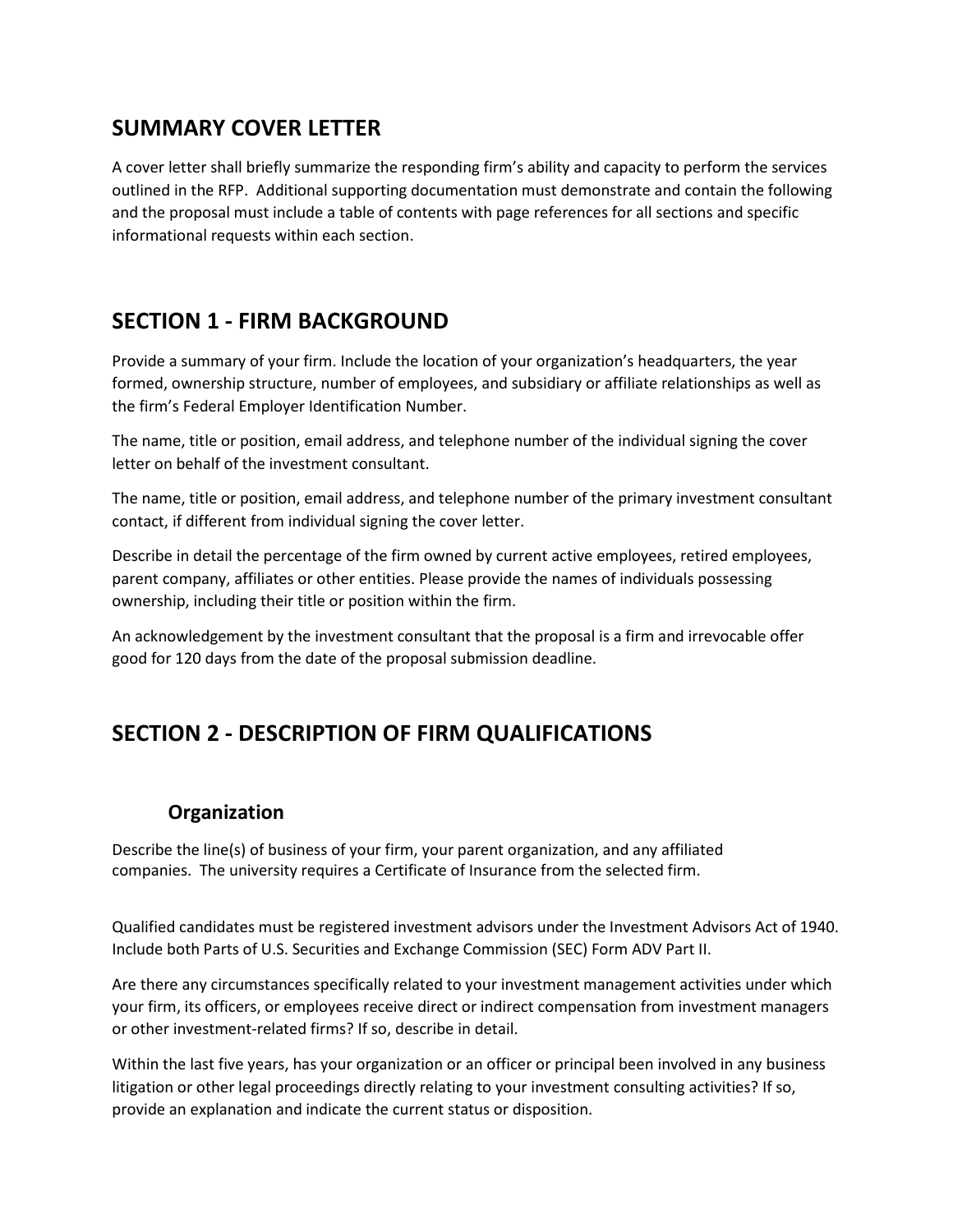Does any part of your broader organization provide brokerage services, soft dollar services, directed brokerage or commission recapture programs (collectively, "brokerage related services")? If so,

a) Identify what percentage of your fiscal year's revenues was received in soft dollars.

b) What percentage of your last fiscal year's revenues was attributable to compensation for brokerage-related services?

c) Identify all investment managers that traded through or are involved in your brokerage-related services.

Does your broader organization offer or sell any services or products to investment managers? If so, identify these in detail and name managers that purchased significant amounts of any such services or products (with hard or soft dollars) over the prior two fiscal years.

Does your broader organization solicit or accept fees for placing or helping investment managers? If so, describe the circumstances.

Does your broader organization receive any products or services from any investment managers? If so, identify each such service and whether compensation is paid and, if paid, the amount of compensation paid.

Does your firm or your broader organization have any clients or associations that could present a conflict of interest, and possibly compromise the objectivity of its advice?

Please describe the levels of coverage for errors and omissions and other fiduciary or professional liability insurance carried by your firm.

Provide the names and background of the team that would have direct responsibility for this account. Which of them would have discretionary decision making authority for our account? How and why were the team members selected? How many other clients of what size and complexity does this same team support? What is the average number of accounts handled per investment consultant?

In your firm's structure, will the fees Carlow University pays to your firm for its investment consulting activities be transparent to us from a billing standpoint? Please explain how.

Based on the university's current investments, please describe the process your firm would use to transition current investments to your proposed structure.

Is the portfolio an open architecture or are we limited to a finite list of investment options? Do you customize for each client?

Are there fee discounts for legacy investment managers, or will the client need to move all assets to your platform to achieve the anticipated savings?

Describe the overall culture of your firm and what you consider the advantages of this culture with respect to partnering with Carlow University as our investment consultant.

Please indicate your firm's role with respect to fiduciary status. Please be clear as to your firm's fiduciary status with respect to each primary function (i.e. asset allocation, investment manager selection, oversight and replacement, trustee services, etc.).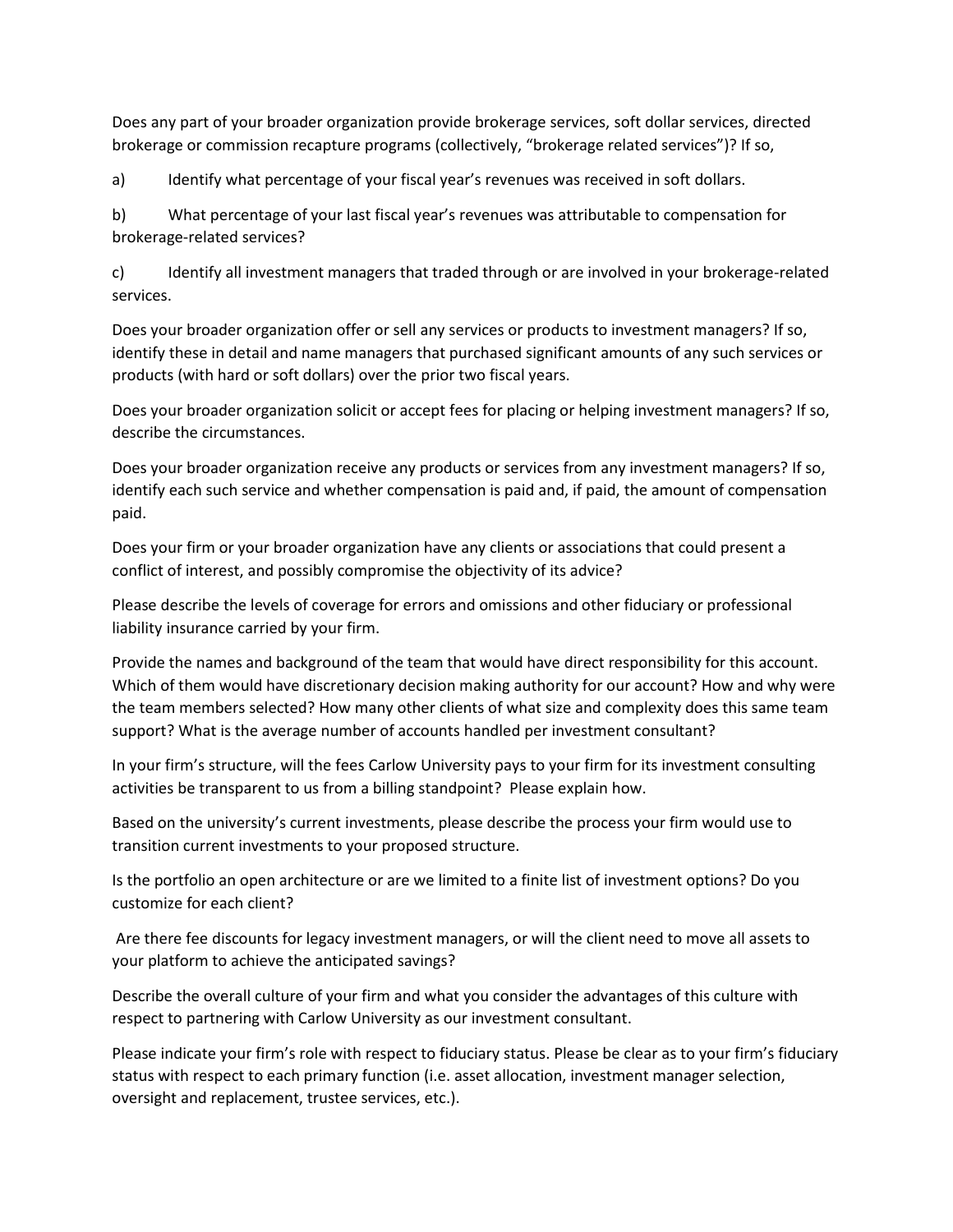Describe which services would be provided by you in-house vs. by a third party and describe any such third party arrangements. How do you monitor and measure the quality of both in-house and third party services?

Describe what you consider to be the role of the consulting firm with the custodian.

#### **Employees and Staff**

Provide an organizational chart, specific to the investment consulting group which would be handling the University's accounts, including all individuals, functions, positions and titles. What is their average tenure? Years of industry experience? Degrees and credentials?

- Provide biographies of the key individuals within each functional area. Please note that it is a requirement of the university that the lead investment consultant be a CFA with at least 5 years experience in this designation.
- Provide a copy of your investment consultant firm's written code of conduct.

How many not for profit client relationships does your firm have as well as how many not for profit clients will our primary investment consultant have.

Explain how the assigned consultant(s) would function, including the lead person, back-up quality control procedures and support services.

# **SECTION 3 - ADDITIONAL EVALUATION INFORMATION REQUESTS**

Outline your approach to the development of an investment policy. Describe how you work with the Board of Trustees to articulate and codify their risk tolerance in the policy document.

Discuss the theory and methodology of the asset allocation process you employ. How does your firm develop asset class assumptions?

Detail your process for recommending an overall portfolio structure. Give particular attention to its relationship with investment policy and asset allocation.

Give an overview of your firm's approach and criteria for recommending a manager be placed on watch or probation or ultimately removed and replaced.

Do your reports provide executive summary section which makes specific recommendations and calls to the client's attention any issues which need to be investigated or discussed? Do your performance reports monitor investment manager compliance with the investment policy? Explain.

What is your firm's practice or history for providing annual internship opportunities for a Carlow University student? Please elaborate on this opportunity including process, outcomes, timeframes, and other key elements.